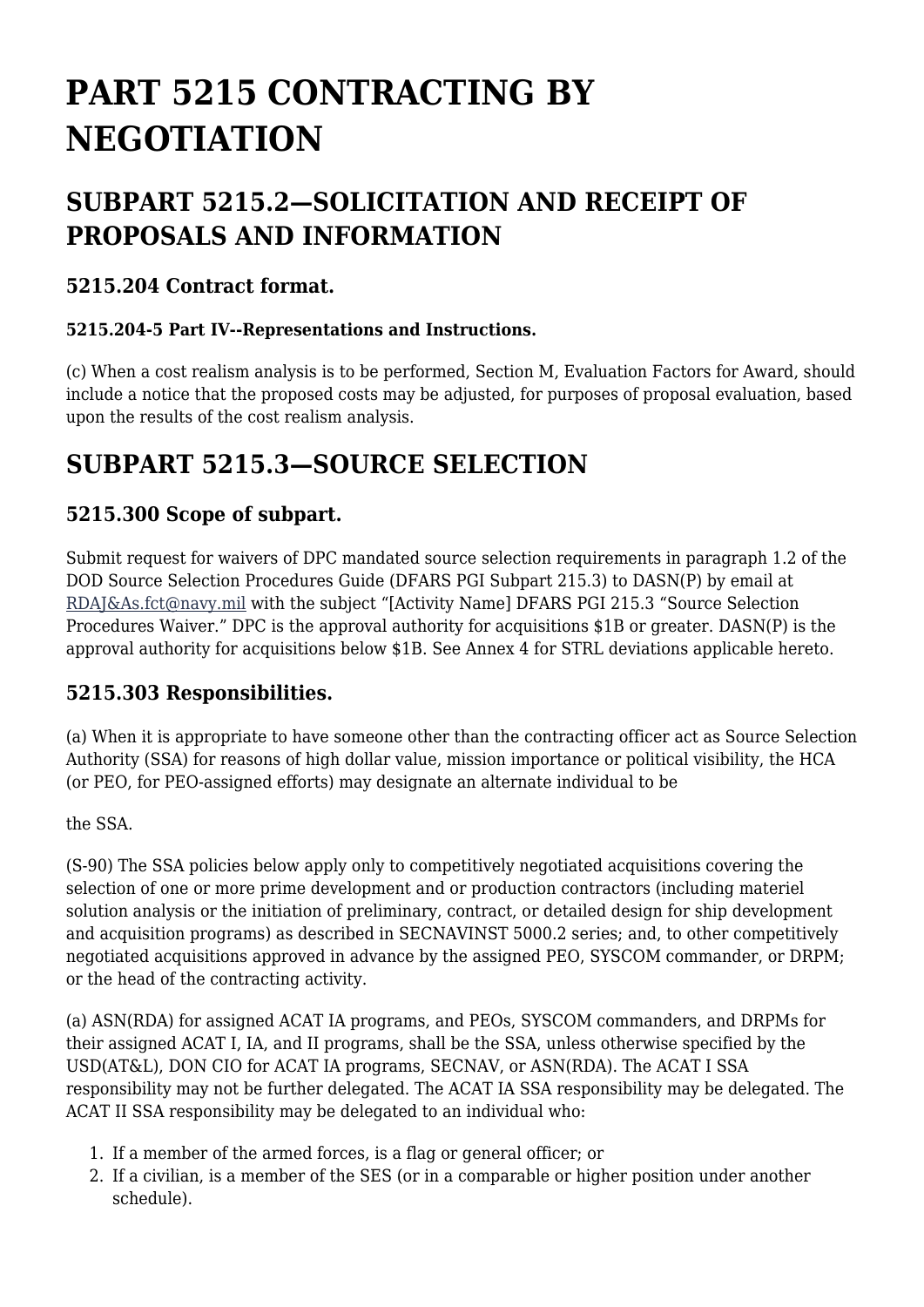(b) PEOs, SYSCOM commanders, and DRPMs for their assigned ACAT III, IV, and AAPs, and ASN(RDA) or designee for IT ACAT III, IVT, and AAPs not assigned to PEOs, SYSCOM commanders, and DRPMs, shall designate the SSA at the time approval is granted to use formal source selection procedures.

(c) The SSA for other competitively negotiated acquisitions shall be as prescribed by the FAR, DFARS, or NMCARS, unless otherwise directed by ASN(RDA).

## **5215.304 Evaluation factors and significant subfactors.**

(c) In accordance with SECNAVINST 4101.3A, all acquisition programs with an energy-consuming end item shall ensure that the acquisition team considers energy in making tradeoff decisions and develops an evaluation factor (not sub-factor) for use in source selection.

### **5215.305 Proposal evaluation.**

(a)(1) *Cost or price evaluation*. Methods of evaluation which assign a point score to cost or price and combine it with point scores for other evaluation factors generally should not be used. Point scores can be helpful in summarizing subjective evaluation of technical and other factors but are not needed in evaluating cost or price and tend to obscure the tradeoff between cost/price and other factors, rather than clarifying it. If point scoring of cost/price is utilized, it should be demonstrated that the value of a cost/price point is comparable, in value to the Government, to the value of a noncost/price point. When a cost realism analysis is performed, the resulting realistic cost estimate should be used in the evaluation of cost, except when using a firm-fixed-price or fixed-price with economic price adjustment type of contract.

(4) *Cost information*. The sharing of cost information with the technical evaluation team, and any limitations on the timing and extent of such sharing, should be addressed during the planning for the source selection. HCAs may establish specific procedural requirements for approving, documenting and/or varying from plans related to such sharing.

(S-90) Approval for use of contractor personnel as evaluators is addressed in FAR Subpart 37.2 and 5237.204. Such contractor personnel shall not rank or recommend one proposal over another, assign any ratings or numerical scores, or otherwise act in a decision-making capacity. Whenever advisory contractor personnel are to be used, a written release shall be obtained from each offeror.

### **5215.308 Source selection decision.**

Advisory bodies, such as Source Selection Advisory Councils, must make a recommendation to the SSA and the recommendation shall be in writing.

# **SUBPART 5215.4—CONTRACT PRICING**

# **5215.402 Pricing policy.**

(a)(S-90)(1) When requesting DPC approval for participation in the Section 890 Pilot Program to Accelerate Contracts and Pricing Processes pursuant to DPC Class Deviation 2020-O0020, provide notification to DASN(P) by emailing a copy of the application, upon submittal to DPC, to [RDAJ&As.fct@navy.mil](mailto:Rdaj&as.fct@navy.mil) with the subject "[Activity Name] NMCARS 5215.402(a)(S-90)(1) – Section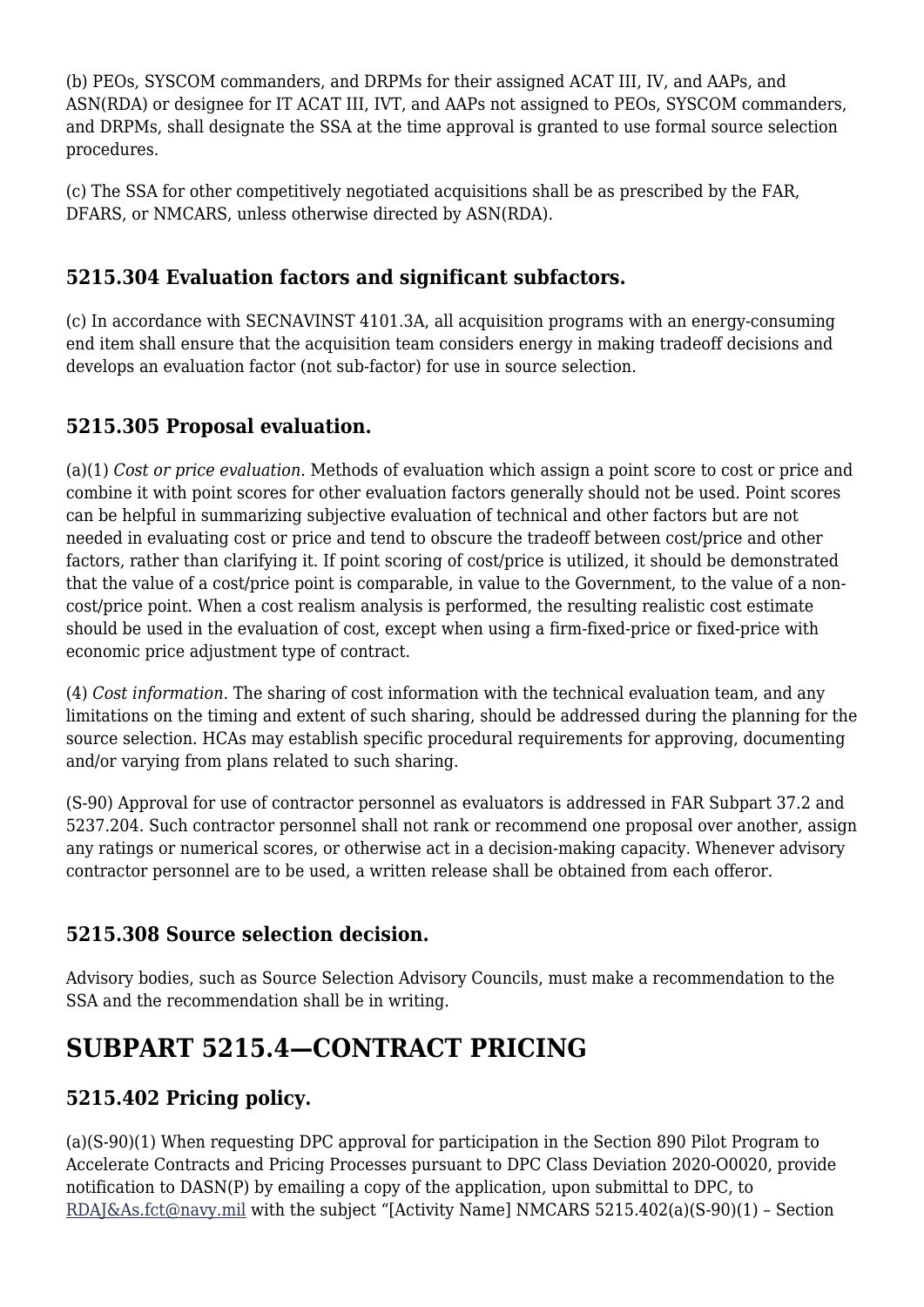890 Pilot Program to Accelerate Contracting and Pricing Processes."

(2) After the contractor submits the required information in accordance with DFARS clause 252.215.7998, Pilot Program to Accelerate Contracting Pricing Processes (Class Deviation 2020- O0020), the contracting officer shall submit the information to DPC and provide a copy to DASN(P) by email at RDAJ&[As.fct@navy.mil](mailto:As.fct@navy.mil) with the subject "[Activity Name] NMCARS 5215.402(a)(S-90)(2) – Section 890 Pilot Program to Accelerate Contracting and Pricing Processes Measurements."

# **5215.403 Obtaining certified cost or pricing data.**

#### **5215.403‑1 Prohibition on obtaining certified cost or pricing data (10 U.S.C 2306a and 41 U.S.C. Chapter 35).**

(c)(4)(A)(2) *Senior procurement executive coordination*. Submit exceptional case Truth in Negotiations (TINA) waivers that exceed \$100 million via DASN(P) for coordination prior to approval by email at [RDAJ&As.fct@navy.mil](mailto:Rdaj&as.fct@navy.mil) with the subject "[Activity Name] DFARS 215.403-1(c)(4)(A), -Exceptional Case TINA Waivers."

(c)(4)(B) An annual report of TINA waivers shall be submitted to DASN(P) by October  $31<sup>st</sup>$  of each year by email at [RDAJ&As.fct@navy.mil](mailto:Rdaj&as.fct@navy.mil) with the subject "[Activity Name] DFARS 215.403-1(c)(4)(B) - Exceptional Case TINA Waivers Annual Report. Reports shall include contract award date, contracting officer's name, and contracting officer's telephone number.

#### **5215.403-3 Requiring data other than certified cost or pricing data.**

(6) Submit a courtesy copy of the quarterly report to  $DASN(P)$  by email  $RDA[&As.fct@navy.mil$  with the subject "[Activity Name] DFARS 215.403-3 HCA Determination to Award to Offeror Failing to Comply with Requests for Data Other Than Certified Cost or Pricing Data." Negative reports are required.

#### **5215.4-4 Profit.**

(b)(1) See Annex 4 for STRL deviations applicable hereto.

# **5215.406 Documentation.**

#### **5215.406-1 Prenegotiation objectives.**

(a) The following tenets are central to development of the pre-negotiation objectives and shall be addressed for each cost element and for each position (e.g., Contractor's proposed position, DCAA or other Government pricing or technical recommendations, independent Government objective or position) presented in the pre-negotiation BCM narrative:

- (i) What is the estimate;
- (ii) What is the estimate based on;
- (iii) How was the estimate derived; and
- (iv) Why is the estimate reasonable?
- (b)(ii) *Adjudication Procedures.* When the Director, Defense Contract Audit Agency (DCAA)